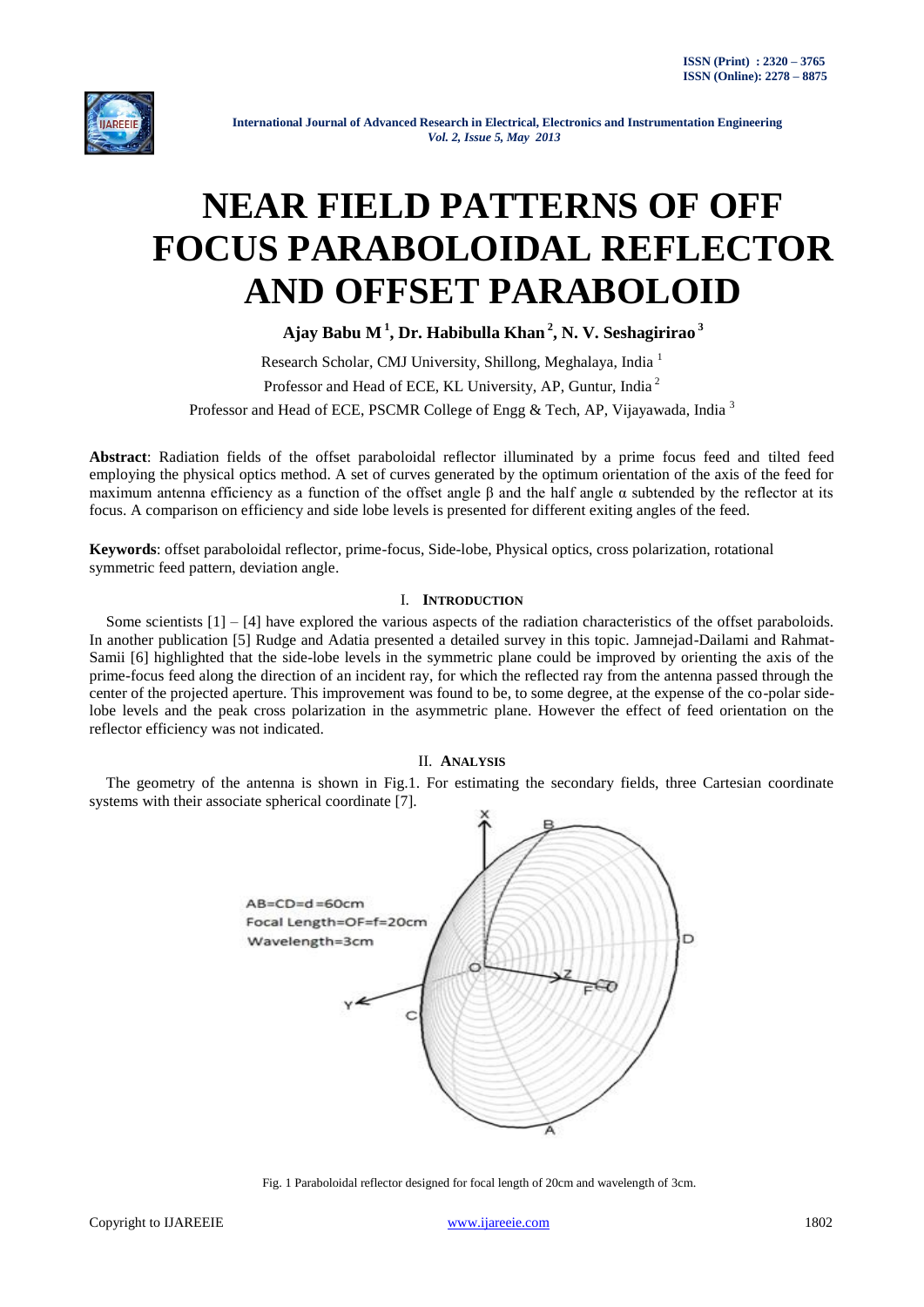

#### **International Journal of Advanced Research in Electrical, Electronics and Instrumentation Engineering**   *Vol. 2, Issue 5, May 2013*

$$
x = x' \cos\beta - z \sin\beta; \quad y = y'; \quad z = x' \sin\beta + z' \cos\beta.
$$
 (1)

A set of relationships can also be achieved between x,y,z and x', y',z' system by replacing x,y,z. with x',y',z' and  $\beta$  in (1). The reflector surface in the x,y,z system is given by

$$
r = r 2 F / (1 + \cos \theta \cos \beta - \sin \theta \sin \beta \cos \phi)
$$
 (2)

Where F is the focal length of the parent paraboloid. The physical optics current method [8] is straightforward when the feed axis is different from the cone axis. The secondary electric field may therefore be obtained from

$$
Es(\theta', \Phi') = -j/\lambda r' (exp(-jkr \int_0^{2x} \int_0^{\alpha} (n X \rho X Ei)). exp[i(jkr. r') ds]
$$
 (3)

Where  $k=2\Pi/\lambda$  and n is the unit normal to the reflector surface. Where  $E_i$  is the incident electric field from the feed. A rotational symmetric feed pattern which produced a linearly polarized field along the x' axis is selected [9], and it is given by

$$
Ei = \cos^{m} \theta^{n} [\theta^{n} \cos \phi^{n} - \phi^{n} \sin \phi^{n}] \exp[\theta - jk! \, r! \, \theta^{n}] \cdot \text{tr} \cdot 0^{\circ} < \theta^{n} < 90^{\circ} \tag{4}
$$

Where m is a constant.

## III. **NUMERICAL RESULTS**

From equation (3) the antenna efficiency was calculated numerically for different orientations of the feed. The optimum deviation angle of the feed axis from the cone one, to achieve the maximum efficiency, is plotted in Fig. 2



Fig. 2 Feed at Focus: E-Field variation along Line AB on the aperture plane.

As a function of half angle α for different offset angles β. Fig.2, Fig.3 & Fig.4 are the results of prime focus paraboloid (feed is at focus). For this case Directive Gain = 34.21 dB. Feeding is done such a way that the co-polar component of the aperture fields is in x-direction. Therefore the cross polar component of aperture fields are in Ydirection. The Z-directed fields on the aperture are non-radiating fields (not important field component).

.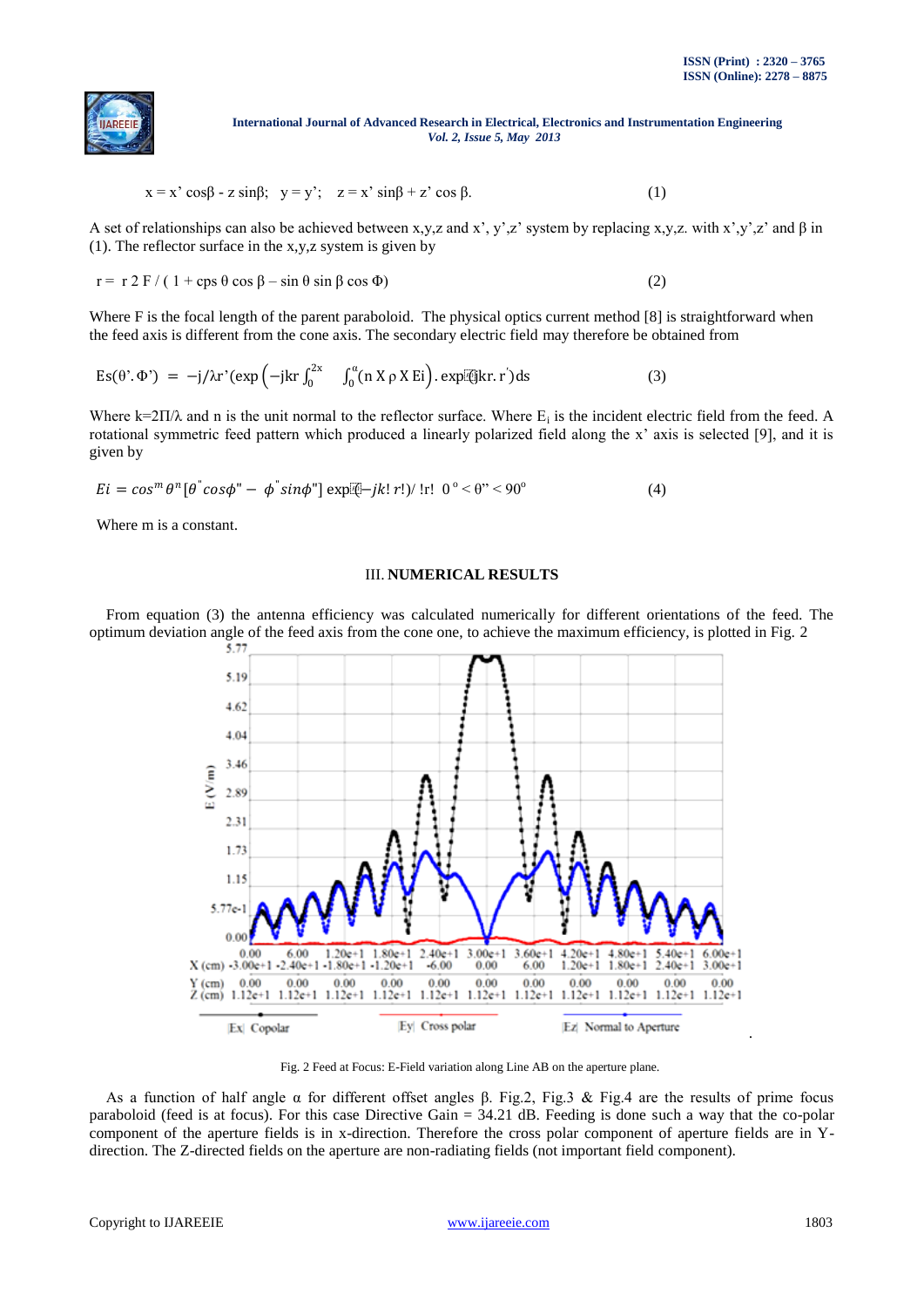

 **International Journal of Advanced Research in Electrical, Electronics and Instrumentation Engineering**   *Vol. 2, Issue 5, May 2013*



Fig. 4 Directive gain of prime focus paraboloid aperture diameter=60cm, Focal length=20cm Frequency of operation=10GHz.

Fig.5, Fig.6 & Fig.7 are results of feed lowered by 2cm. For this case Directive Gain = 30.11 dB. The co-polar fields (E<sub>x</sub>) of Fig.2 and Fig.5 are shown in Fig.8 to highlight the effect of the feed displacement (E = plane,  $\phi = 0$  deg.).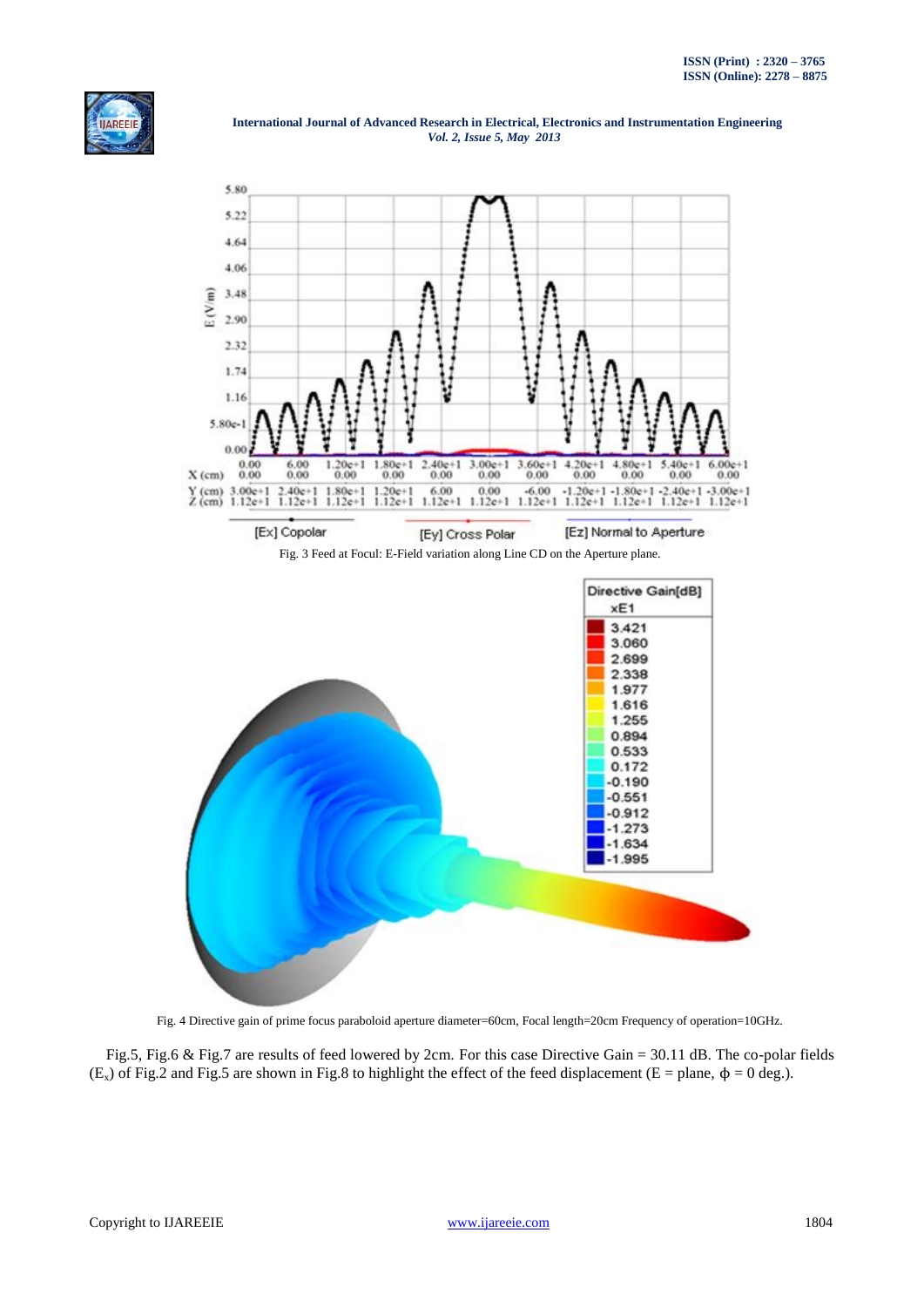[Ez] Normal to Aperture





 **International Journal of Advanced Research in Electrical, Electronics and Instrumentation Engineering**   *Vol. 2, Issue 5, May 2013*

Fig. 5 Feed lowered by 2cm: E-field variation along line AB on the aperture plane.

[Ey] Cross Polar

[Ex] Copolar

The co-polar fields  $(E_x)$  of Fig.3 and Fig.6 are shown in Fig.9 to highlight the effect of the feed displacement (H = plane,  $\phi = 90$  deg). If we observe Fig.2, Fig.3 and Fig.5, Fig.6 the cross polar component fields (E<sub>y</sub>) are very small compared to the co-polar fields  $(E_x)$ .



Fig. 6 Feed lowered by 2cm: E-Field variation along Line CD on the Aperture plane.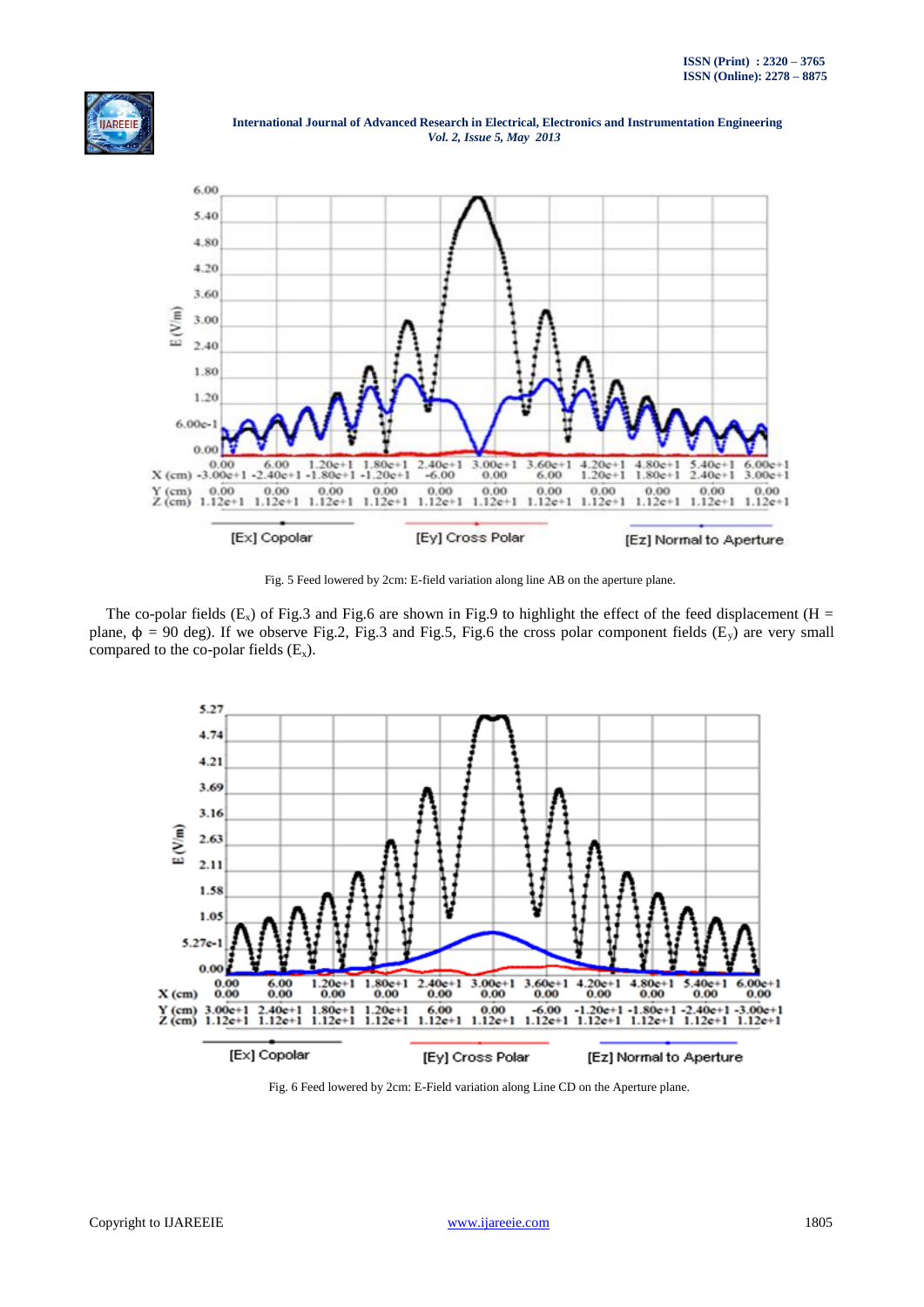

#### **International Journal of Advanced Research in Electrical, Electronics and Instrumentation Engineering**   *Vol. 2, Issue 5, May 2013*



## Fig. 7 Feed lowered by 2cm



Fig. 8 Copolar component on the Aperture plane along Line AB